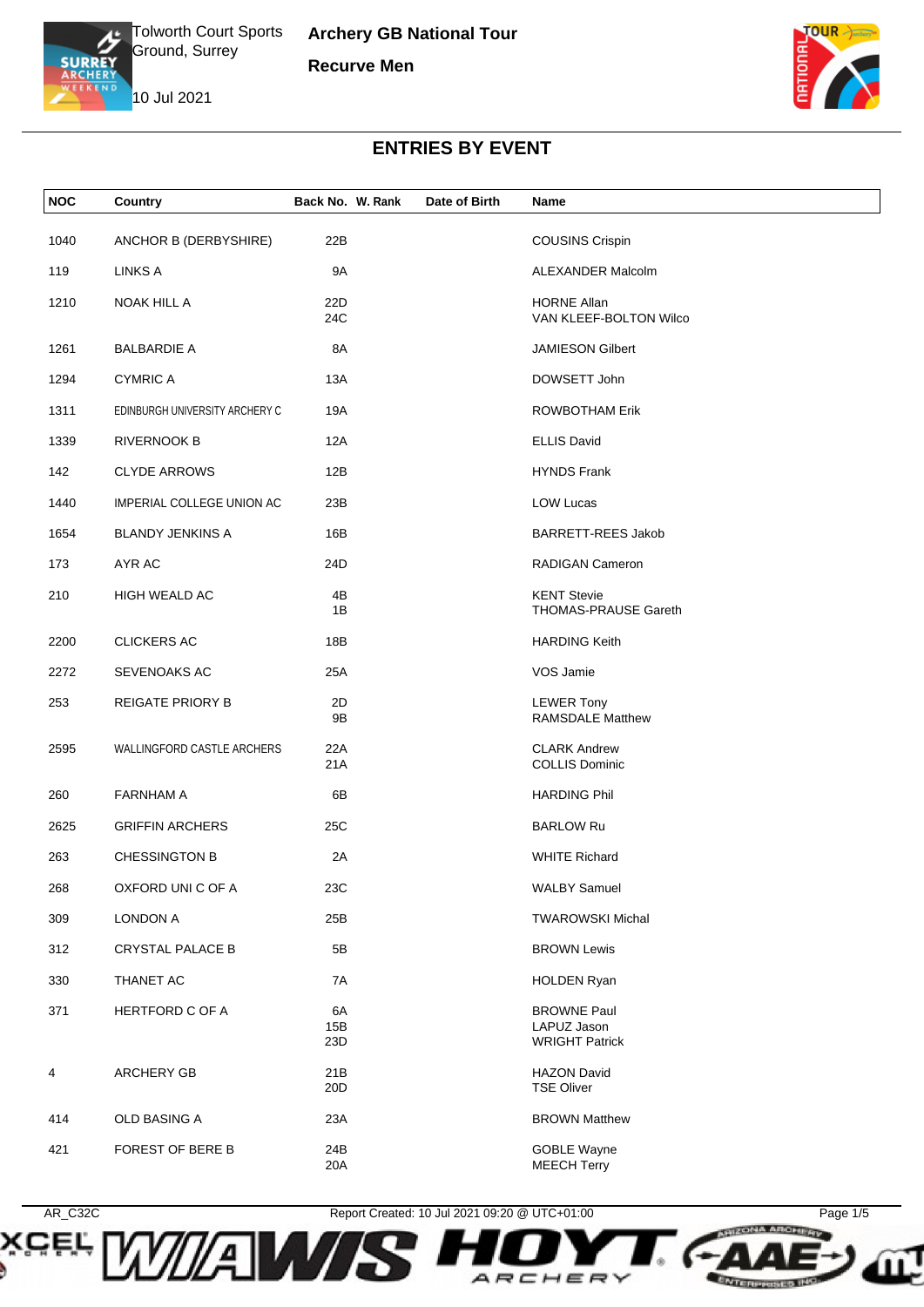

**Archery GB National Tour Recurve Men**





## **ENTRIES BY EVENT**

| <b>NOC</b> | Country                    | Back No. W. Rank  | Date of Birth | Name                                              |  |
|------------|----------------------------|-------------------|---------------|---------------------------------------------------|--|
| 427        | ANDOVER A                  | 2B                |               | <b>WOOD Antony</b>                                |  |
| 458        | <b>MAYFLOWER A</b>         | 11B               |               | <b>JUDD Michael</b>                               |  |
| 464        | <b>WEST ESSEX B</b>        | <b>15A</b><br>11A |               | <b>DEVLIN Andrew</b><br><b>HURSHAM lan</b>        |  |
| 692        | <b>REDHILL A</b>           | 21C               |               | <b>MEDHURST Charlie</b>                           |  |
| 697        | <b>EVESHAM AC</b>          | 18A               |               | <b>TIMMINS David</b>                              |  |
| 717        | UNI OF WARWICK             | 14A               |               | <b>WOODGATE Christopher</b>                       |  |
| 731        | <b>MERIDEN AC</b>          | <b>16A</b>        |               | <b>ORTON Monty</b>                                |  |
| 739        | UNI OF BIRMINGHAM AC       | <b>10A</b>        |               | <b>AVINS Chris</b>                                |  |
| 780        | <b>BOWBROOK A</b>          | 8B<br><b>17A</b>  |               | <b>HALL Conor</b><br><b>HINCKLEY Phil</b>         |  |
| 782        | ALLSCOTT HEATH ARCHERS     | 17B               |               | REID Jacob                                        |  |
| 817        | <b>SELBY A</b>             | 13B               |               | CASTILLO-ALQUEZAR Roger                           |  |
| 881        | <b>ECCLES ARCHERY CLUB</b> | 20B               |               | <b>PARTINGTON Garry</b>                           |  |
| 907        | <b>CLEADON A</b>           | 4A<br>5A          |               | <b>DONALDSON Cameron</b><br><b>DONALDSON Gary</b> |  |
| 921        | <b>WINNINGTON PARK B</b>   | 22C               |               | <b>HADFIELD Leigh</b>                             |  |
| 938        | <b>B OF BRUNTWOOD</b>      | 10B<br>19B        |               | <b>SUSCA Thomas</b><br><b>THOMPSON Daniel</b>     |  |

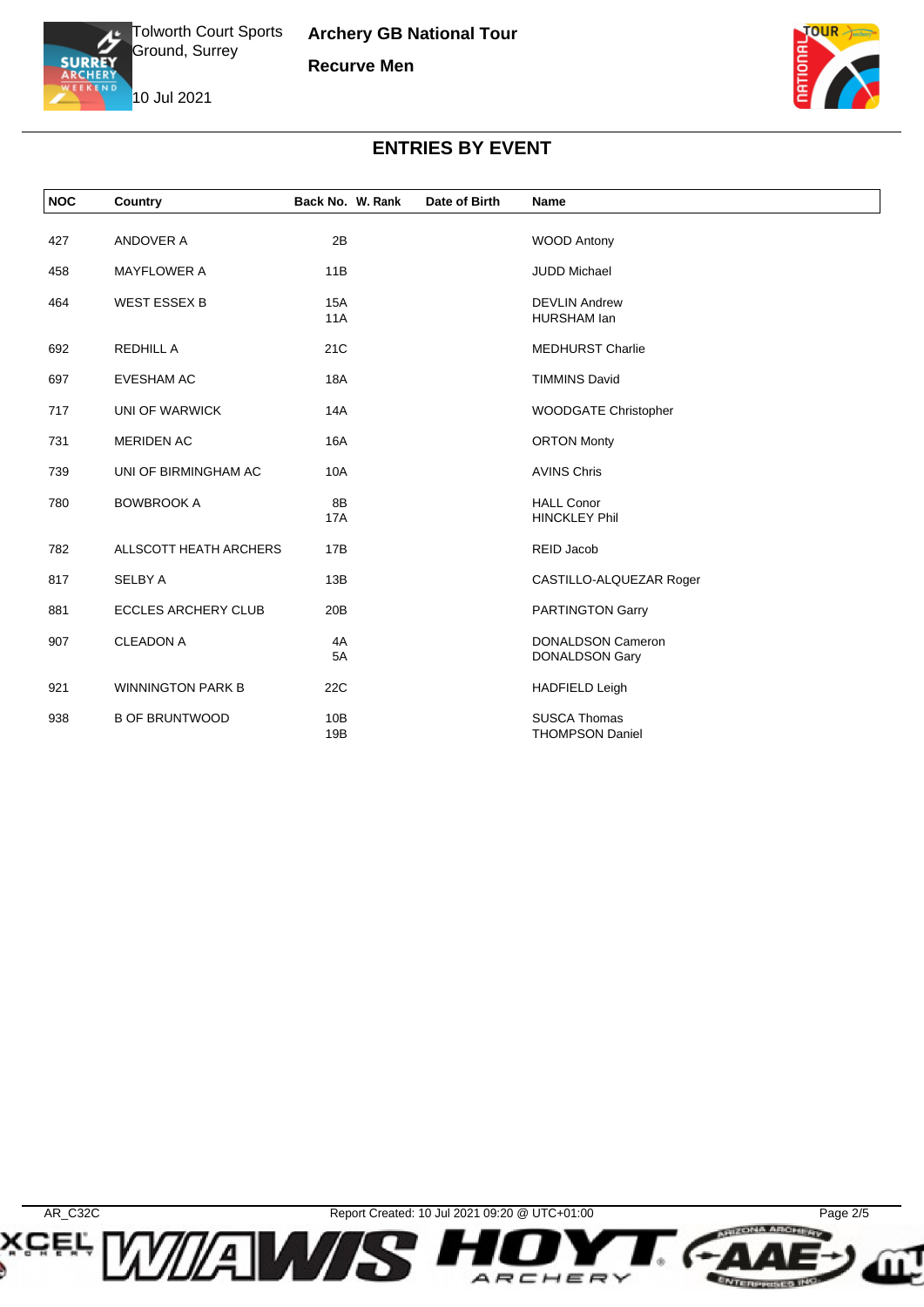





## **ENTRIES BY EVENT**

| <b>NOC</b> | Country                         | Back No. W. Rank | Date of Birth | Name                                           |
|------------|---------------------------------|------------------|---------------|------------------------------------------------|
| 119        | <b>LINKS A</b>                  | 8D               |               | <b>HIRST Fiona</b>                             |
| 1261       | <b>BALBARDIE A</b>              | 12C<br>10D       |               | <b>FISHER Jackie</b><br><b>IVANOV Kayleigh</b> |
| 1294       | <b>CYMRIC A</b>                 | 13C              |               | <b>WEBSTER Collette</b>                        |
| 1339       | <b>RIVERNOOK B</b>              | 13D              |               | <b>ELLIS Denise</b>                            |
| 1380       | UNI OF EXETER AC                | 24A              |               | <b>DESAI</b> Surabhi                           |
| 1982       | <b>BALBARDIE JUNIOR ARCHERS</b> | 12D              |               | <b>YULE Mirran</b>                             |
| 2092       | NUNEATON ARCHERS (JUNIORS)      | 4C               |               | ROWLEY Hannah                                  |
| 246        | <b>WOKING AC</b>                | 9C<br>8C         |               | <b>PIPER Eleanor</b><br>PIPER Louisa           |
| 252        | ROYAL RICHMOND AC               | 19D              |               | <b>JACOB Maria</b>                             |
| 253        | <b>REIGATE PRIORY B</b>         | 14B              |               | <b>BEDDOES Shirley</b>                         |
| 260        | <b>FARNHAM A</b>                | 16D              |               | FITZ Leanne                                    |
| 2627       | PEACOCK ARCHERS                 | 14C              |               | SAGOO Jaspreet                                 |
| 263        | <b>CHESSINGTON B</b>            | 6D               |               | PUNJABI Shauna                                 |
| 2640       | <b>BORDERGHOST ARCHERS</b>      | 1 <sup>C</sup>   |               | <b>MURRAY Kate</b>                             |
| 2687       | <b>ARCHWAYS TDH</b>             | 18C              |               | SULLIVAN-BELL Imogen                           |
| 4          | <b>ARCHERY GB</b>               | 10C              |               | <b>HURSHAM Sofia</b>                           |
|            |                                 | 18D<br>11D       |               | <b>MEERING Sophie</b><br><b>MOON Rachel</b>    |
|            |                                 |                  |               |                                                |
| 443        | <b>CAMBRIDGE UNI B</b>          | 14D              |               | <b>BRUG Eleanor</b>                            |
| 458        | <b>MAYFLOWER A</b>              | 7D               |               | <b>KING Wendie</b>                             |
| 526        | <b>B OF BURLEIGH</b>            | 5C               |               | <b>EVANS Hannah</b>                            |
| 692        | REDHILL A                       | 7B               |               | <b>BURDETT Nicole</b>                          |
| 717        | UNI OF WARWICK                  | 15C              |               | <b>BURNAGE Hannah</b>                          |
| 739        | UNI OF BIRMINGHAM AC            | 9D               |               | <b>TIPPING Rebekah</b>                         |
| 77         | <b>ST KINGSMARK B</b>           | 4D               |               | ROGERS Thea                                    |
| 780        | <b>BOWBROOK A</b>               | 2C               |               | <b>HEALEY Penny</b>                            |
| 786        | LONG MYND A                     | 1D               |               | <b>BOOTH Izabela</b>                           |
| 871        | ROCHDALE C OF A                 | 7C               |               | <b>HEMPSALL Charlotte</b>                      |
| 873        | NETHERMOSS A                    | 15D              |               | <b>HUGHES Heather</b>                          |
| 881        | <b>ECCLES ARCHERY CLUB</b>      | 17D              |               | STEPHENSON Rebecca                             |
| 921        | <b>WINNINGTON PARK B</b>        | 16C              |               | <b>OAKES Michelle</b>                          |



*IAN* 

**SCEL,** 

AR\_C32C Report Created: 10 Jul 2021 09:20 @ UTC+01:00 Page 3/5

ARCHER

 $\checkmark$ 

**ENTERPRISES INC.**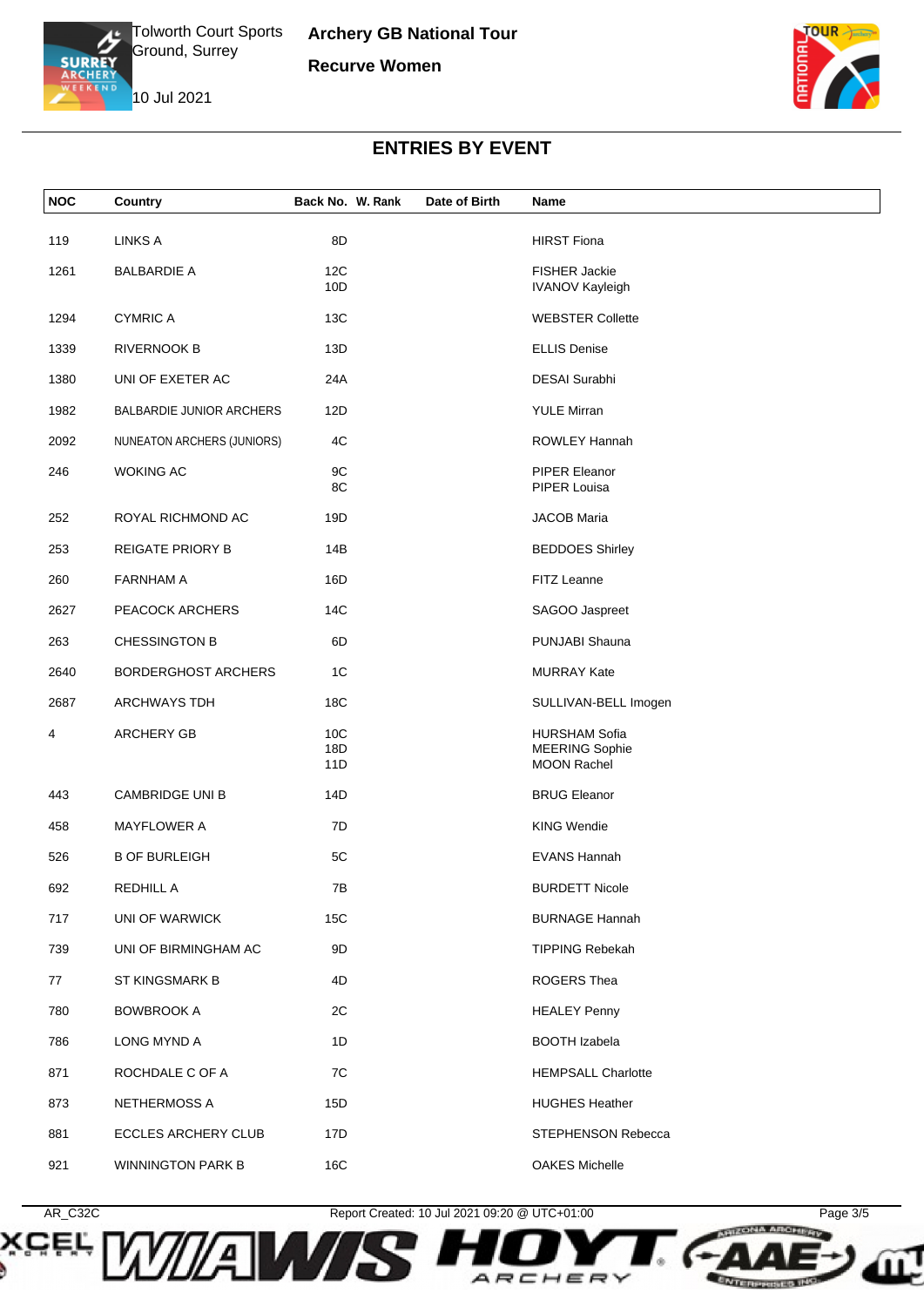

10 Jul 2021



## **ENTRIES BY EVENT**

| <b>NOC</b>     | Country                 | Back No. W. Rank | Date of Birth | Name                                         |  |
|----------------|-------------------------|------------------|---------------|----------------------------------------------|--|
|                |                         |                  |               |                                              |  |
| 1390           | HINXWORTH AC            | 26A              |               | <b>BRIDGEWATER Neil</b>                      |  |
| 210            | HIGH WEALD AC           | 30 <sub>B</sub>  |               | THOMAS-PRAUSE Kai                            |  |
| 2411           | <b>MILLOM A</b>         | 31B              |               | <b>RIDDING Alfie</b>                         |  |
|                |                         | 32B              |               | <b>RIDDING Dru</b>                           |  |
| 262            | CMO <sub>B</sub>        | 27D              |               | <b>WALTON Martin</b>                         |  |
| 312            | <b>CRYSTAL PALACE B</b> | 27C              |               | <b>BROWN Shaun</b>                           |  |
| $\overline{4}$ | <b>ARCHERY GB</b>       | 26B              |               | <b>WONG Matthew</b>                          |  |
|                |                         | 28B              |               | <b>WRIGHT Liam</b>                           |  |
| 697            | <b>EVESHAM AC</b>       | 29B              |               | <b>HARRIS Jamie</b>                          |  |
| 717            | UNI OF WARWICK          | 28A              |               | <b>JACKSON Timothy</b>                       |  |
|                |                         |                  |               |                                              |  |
| 780            | <b>BOWBROOK A</b>       | 30D<br>29A       |               | <b>BECKETT James</b><br><b>TAYLOR Stuart</b> |  |
|                |                         |                  |               |                                              |  |
| 831            | <b>BARNSLEY AC</b>      | 27B              |               | <b>CARPENTER Adam</b>                        |  |